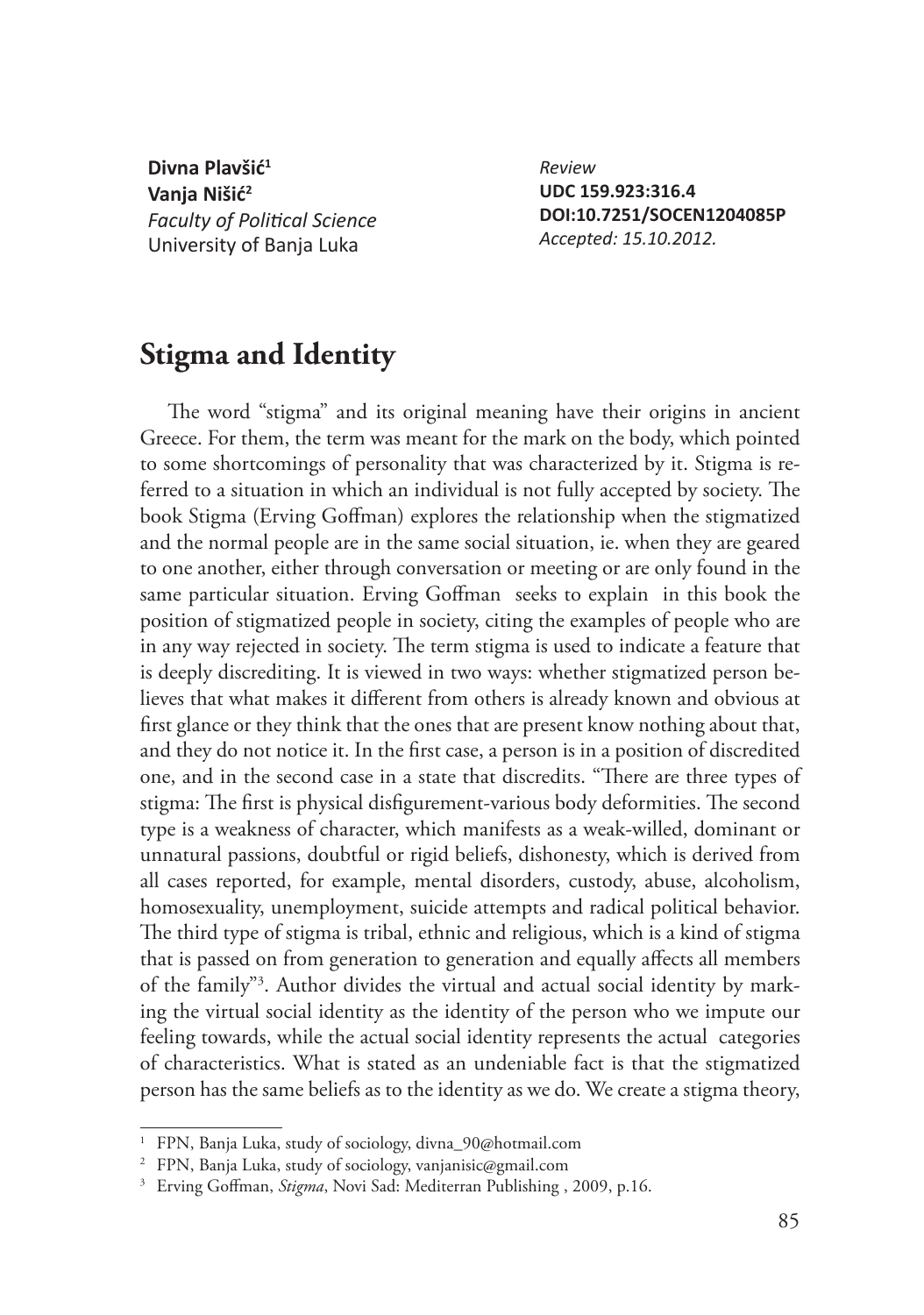ideology, we believe that a person with a stigma is not a human being, and with various forms of discrimination we reduce the possibility of the person's life. When normal and stigmatized find themselves in direct contact with the intent to achieve communication then occurs one of the main sociological scenes when the causes and consequences of stigma must be faced by both sides. Erving Goffman illustrates this situation by the example when a person who is blind, sick, deaf, crippled never know what the attitude towards her will have some new acquaintance until contact is achieved. "The stigmatized person always have that feeling: They do not know what others "really" think about them"<sup>4</sup>. There are people who are sympathetic to the stigmatized people believing that she is a human being just like everyone else. In this regard, we are mentioning two categories: The first group includes those who share their stigma with them, because knowing from their own experience what it means to have a certain stigma can help by providing a variety of directions. Normal people with stigmatized first mention their handicap, and only after that achieved or possible successes. The author explains this through the example of former U.S. President Franklin D. Roosevelt where some additional information are attributed to his high position, and that he suffered from polio. The second group consists of people who are normal, but some special situations addressed them into the secret life of the stigmatized individuals and they are sympathetic to them and by acceptance they feel as privileged members of the clan. Two types of insiders are offered: a person with knowledge of the results from work in an institution that is oriented to the needs of those with a certain type of stigma (eg, nurses) and the other composed of individuals who, through social structure are associated with the stigmatized person (eg ex-con child will be stigmatized by others even when the parent is in prison and served his sentence).

In the second chapter, entitled Control of information and personal identity, the author introduces us to the importance of social information that is most important in the study of stigma. This is information about an individual because it informs about its more or less permanent features, as opposed to moods and emotions expressed in the given time. It can be congenital or acquired, and what is an issue is when they arise do they become part of that person. For example, color of the skin-innate; crippling-lasting, but not innate. There are also features that have social information, but have surface informative function (ie traces of dots at addicts). Goffman quotes visibility as a factor of crucial importance because it informs the social identity of the person that is important to others, and herself. There are more and more cases where we want to adopt an identity that is not a personal or we want to rid of our personal identity.

<sup>&</sup>lt;sup>4</sup> *The same*, p. 26.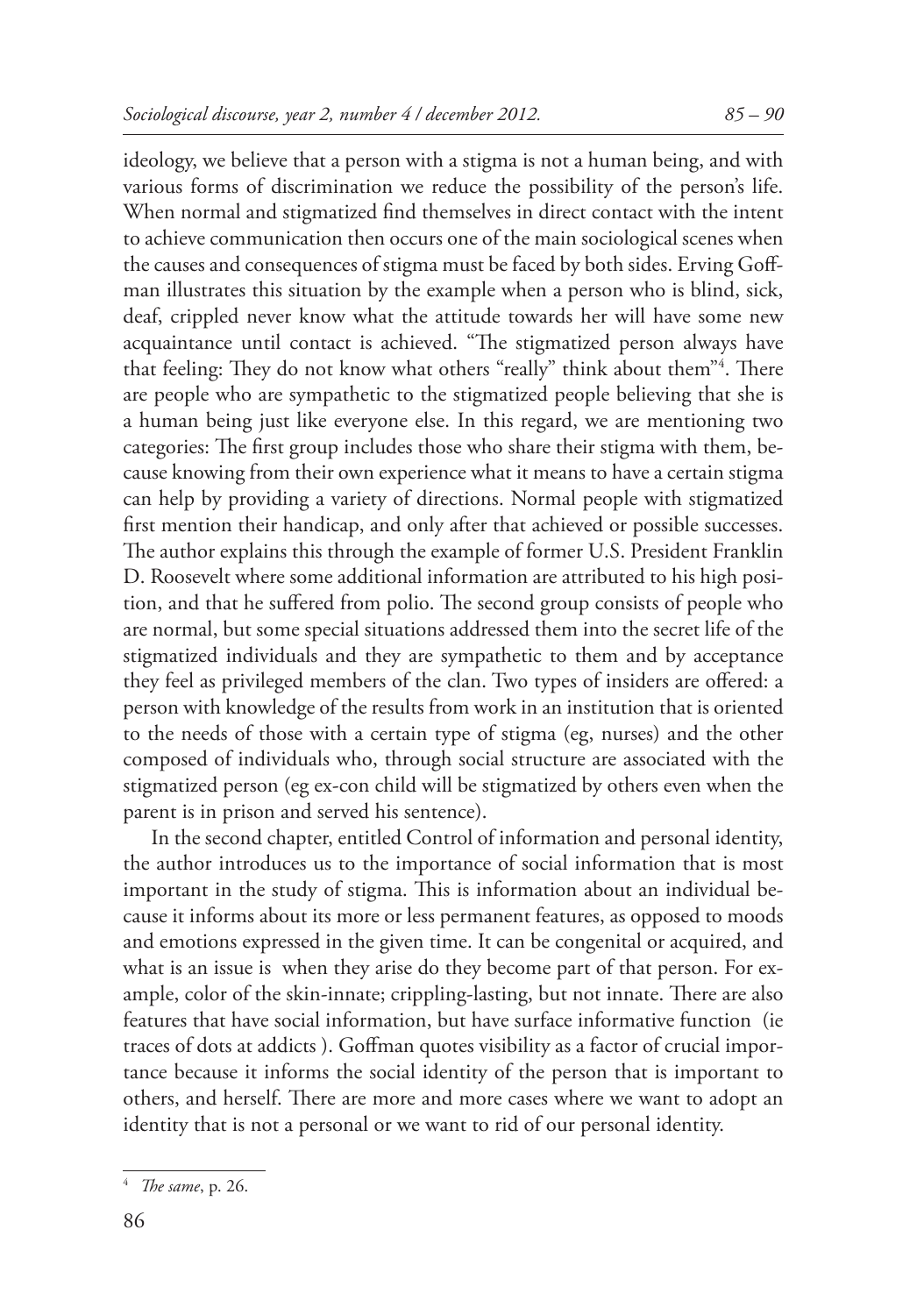Under the personal identity we include the clear features and identificational wedges. Personal identity is connected with the assumption that a person is different from others. Stigmatized people are less accepted by foreigners than by persons close to them. They sometimes want from people closest to them to hide their stigma, for example, homosexuals. Every person is a kind of base for the upgrade of resumes, all a person does is considered as a part of her biography. What is in the consideration is the relationship of personal identification and social identification. During the construction of personal identification are used all aspects of her social identity. When we personally identify a person we have a base for the organization and consolidation of information for the social identity of the person. When a person is among strangers it is for them a current social identity and those others are beginning to form her own personal identification or will refrain from creating assumptions. The term "cognitive recognition" means placing someone either through certain social identity or personal identity. Goffman points out that one of the known ways to hide and multiply signs of stigma is a name change. The strategy of discredited person is to take risks and share the world into two groups: those whom they do not confide anything and those who are entrusted everything and then they rely on them. On the other hand stigmatized are trying to conceal their stigma and they do not want the knowledge of that stigma too be spread. The most interesting part is the coverage term that is associated with the organization of social situations, for example, a person who has a hearing problem should learn how loudly to speak in order to adapt to a particular situation.

In the chapter Alienation from the group and ego identity the author first makes difference between personal and social identity. Social and personal identities are part of the definitions and attitudes that are performed by other person on the identity of some person. The views and definitions of personal identity may be established before a person is born and may continue after her death. On the other hand, ego identity is a subjective attitude, thought process that is inextricably linked to what a person feels. The concept of social identity allows us to study the stigma, while the concept of personal identity, the role of information control to deal with the stigma. Setting ego identity allows us to study what people may think of stigma and our relationship to it and makes us pay special attention to the advice given in connection with this problem. What Goffman suggests as a problem is the estrangement out of the group. Stigmatized person is asked to see themselves from the point of view outside of their group, the group of normal and the larger society to which it belongs. Stigmatized people should not be ashamed or embarrassed to others who have the same problem, or to discredit themselves by trying to hide it. They should help the normals to cope with the situation when they are together to facilitate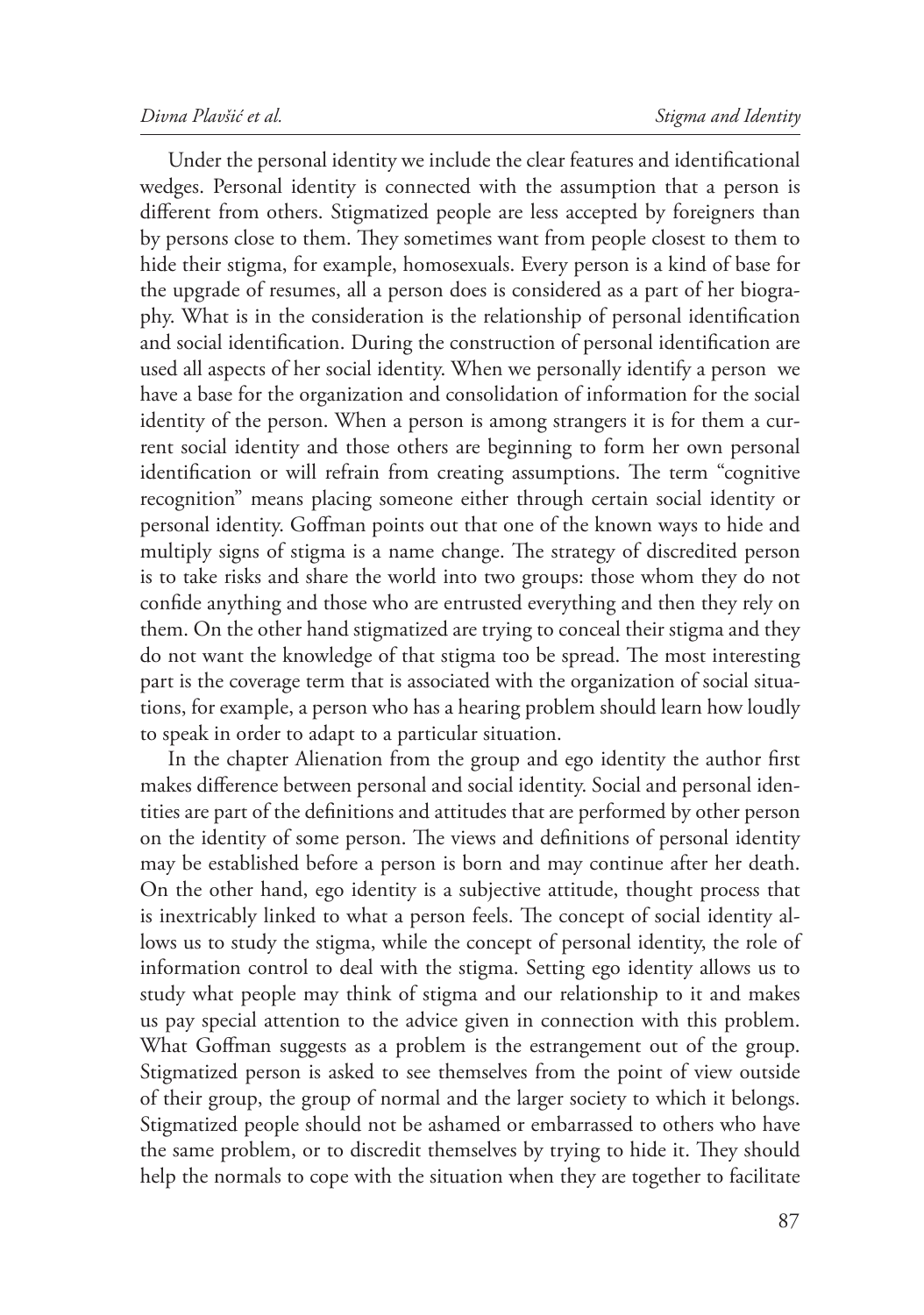or reduce the tension of the situation. They often use humor as a defense mechanism. In order to facilitate the realization of communication they should accept help, even when it is not needed. On the other hand, people from stigmatized people do not expect just to stick to their roles, but also to know their place. Thus, the author gives an example of: the "cripple who has been incapacitated to climb the stairs of a restaurant and was forced to crawl on his knees (to show that he is not disabled), and this time the waiters ran to him, but not to help him, but to tell him that they can not serve him because people have come to enjoy, not to watch the depressing sight of one cripple"<sup>5</sup>. The example shows how stigmatized people want to display themselves without its stigmas and live like other "normal people", while on the other hand normal people do not want to recognize how limited and intolerant they are. Normal people often expect from stigmatized to behave in a way that their burden is not heavy, nor that makes them different from others.

The section titled Self and Its Double author begins with deviations and norms. Managing stigma is a general feature of society because it is a process that is triggered wherever there is a norm of identity. The role of normal and stigmatized role is part of the same complex clipped from the same standard material. Gofman quite convincingly shows that stigmatized and normal have the same mindset and that it is the standard in our society. He states the following example: "A person who is advanced in years realizes that it can no longer remember the names of its closest friends, and it happens that it is overwhelmed by shame and stops visiting places where it is likely to meet them"6 . In these situations, the stigmatized person gets name deviant, and more appropriate name would be "normal deviant." In life of people can happen two kinds of changes, from normal to stigmatized and vice versa. Over time, people get used to playing both roles in others: normal-deviant. Stigmatized and normal are connected to each other, because if one is vulnerable it can be expected from others also. Errors in identification are often the subject of derision, exultation of those who pass and their friends. Stigmatized should be aware of their reality and be ready for all kinds of questions and observations.

In the final part of the book Goffman uses the terms "deviant of the group" and "social deviant." Deviant of the group is only in one group and its belonging to the group differs it from other types of deviants -isolated individuals from a group that is part of a group in social situations, but it is not one of them. Those who are part of the milieu or sub-community can be nominated as social deviants, and their collective life would be called deviant communities. In many cases, social deviants often feel that they are not equal to normal, but that they

<sup>&</sup>lt;sup>5</sup> *The same*, p. 133.

<sup>&</sup>lt;sup>6</sup> *The same*, p. 144.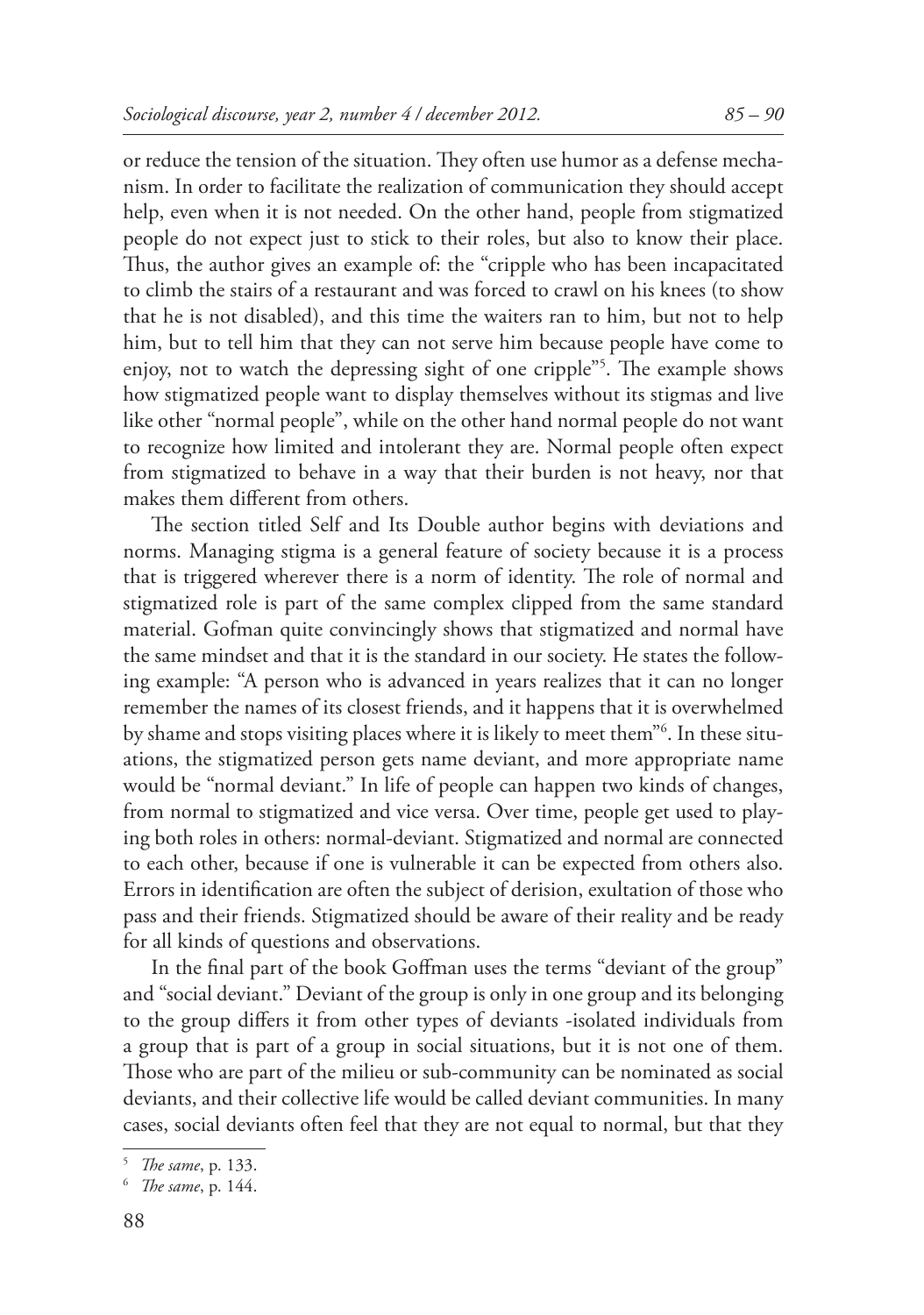are better than them and that they live a life better than the one that thay would have lived if they are someone else. Deviant of the groups, social deviants, minorities and lower-class people are likely to find themselves in a position to feel like stigmatized people, unsure of how they will be received in direct contact.

*Stigma* provides a detailed description of how stigmatized people live in the society and the society towards them, which affects the formation of both personal and social identity. Goffman's book provides an overview of how would normal people should treat stigmatized and vice versa, which is illustrated by various examples of people who are in any way rejected in society.

He introduces us to situations in which there are people who are unable to meet the standards of the company called 'normal'. For stigmatize it can be said that this is a social process of labeling all of those groups and their individuals who differ from the majority of normalcy in their social environment, and this environment constructs social acceptability no matter what difference was at stake. Any man by constructionist is the product of specific cultural and historical specificities, and their study will have a certain historical and cultural stamp. For something to be socially constructed it is necessary that people agree on that. To socially construct stigma, means to insist on language because through the language, particular social relations and verbal communication are established. And it is through that communication that people construct specific measures which they use to evaluate the other person. If we look at some stigmatized individuals we understand what is their struggle to build their personal identity in a variety of prejudices that circulate about them. In a series of examples that Gofman notes we notice stigmatized individuals striving to build their personal identity in addition to the label that marks them. Society tends to impose and construct personal identity of others ie. stigmatized and thus limit their life. The question is how strong is the human will in the social construction of certain events that come after this construction and the theoretical framework? Stigmatized do not have a problem with construction of personal identity only in society but also in their group, at the same time it should be borne in mind how much and what to accept from society so they would not their personal identity totally subordinate to the social. It can be concluded that the greater the degree to which people see themselves as normal, less likely is to experience themselves as stigmatized person even though there are contexts in which they will confirm their stigma. As Goffman has said that in life can happen two kinds of changes, from the normal to the stigmatized, and vice versa. Over time, people get used to playing both roles in others: normal-deviant. What is acceptable is easy to change the status from stigmatized to normal, but what is an issue is when normal people get status of stigmatized. In life it is always easier to get used to the good changes, and harder to those that are worse. In the end the question is